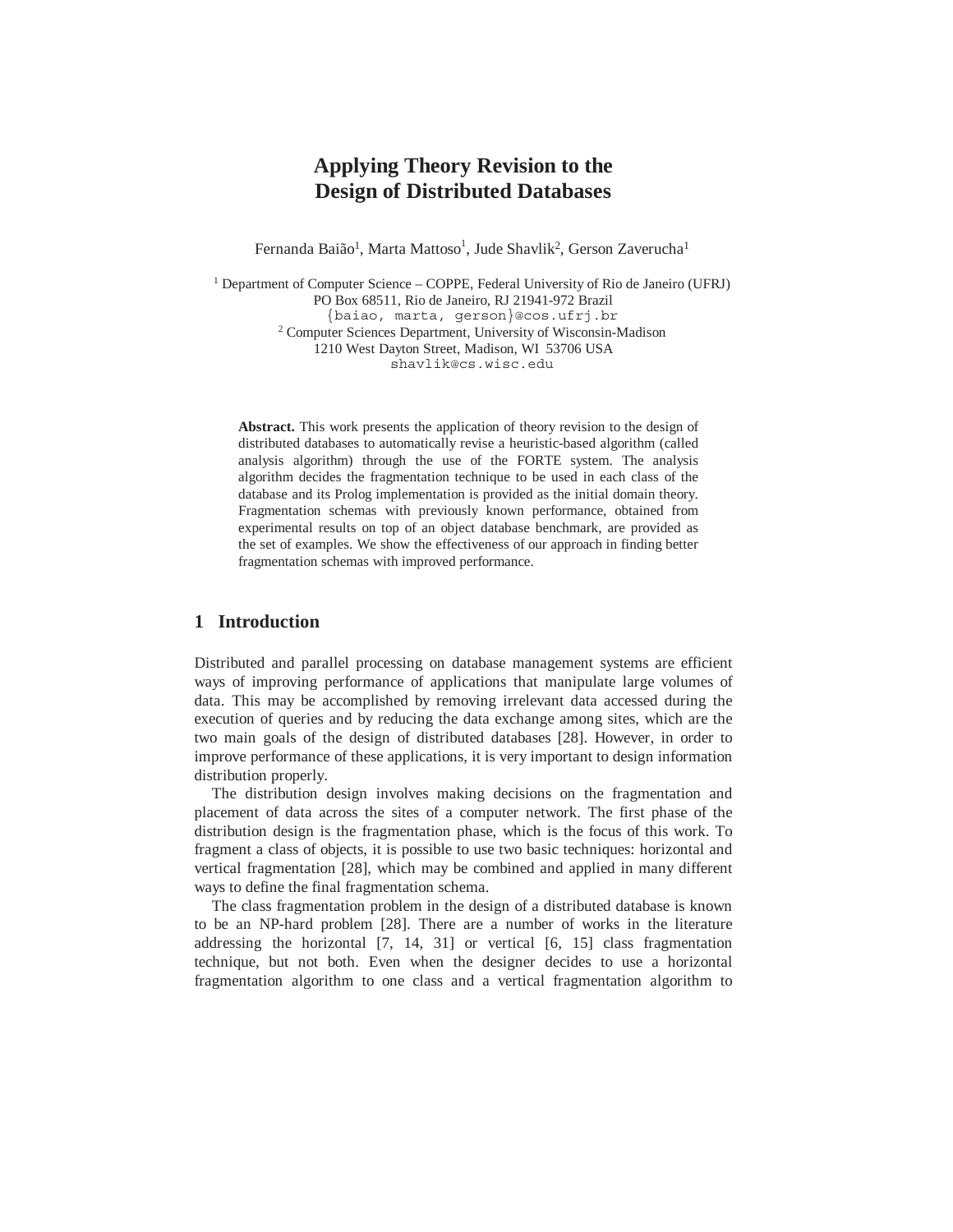another class, he is left with no assistance to make this decision. Our previous work proposed a set of heuristics to drive the choice of the fragmentation technique to be applied in each class of the database schema. Those heuristics were implemented in an algorithm called "analysis algorithm" [2], and were incorporated in a methodology that includes the analysis algorithm, horizontal and vertical class fragmentation algorithms adapted from the literature. Experimental results reported in [3, 4] show applications that were executed 3.4 times faster when applying the fragmentation schema resulted from our methodology, compared to other alternative fragmentation schemas proposed by other works in the literature.

Experimental results from real applications can continuously provide heuristics for the design of distributed object databases (DDODB) that may be incorporated in our analysis algorithm. Indeed, we have tried to manually improve the analysis algorithm using experimental results from [23, 25], which required a detailed analysis of each result and manual modifications on the analysis algorithm. However, the formalization of new heuristics from these experiments and their incorporation in the analysis algorithm, while maintaining previous heuristics consistent, proved to be an increasingly difficult task.

This work proposes the use of Theory REvisioN on the Design of Distributed Databases (TREND3), showing how it automatically improves our analysis algorithm through the use of the FORTE system [29]. TREND3 is a module of a framework that handles the class fragmentation problem of the design of distributed databases, defined in [5].

There are approaches in the literature addressing the DDODB problem [4, 6, 7, 13, 14, 15, 16, 20, 24, 31]. However, none of them addresses the problem of choosing the most adequate fragmentation technique to be applied to each class of the database schema. Some works have been applying machine learning techniques to solve database problems. For example, [8, 9] present an approach for the inductive design of deductive databases, based on the database instances to define some intentional predicates. Also, relational bayesian networks were used to estimate query selectivity in a query processor [19] and to predict the structure of relational databases [18]. However, considering the design of distributed databases as an application for theory revision is a novel approach.

The paper is organized as follows: in section 2, the design of distributed databases is defined and our framework for the design of distributed databases is described. Theory revision is briefly reviewed in section 3, while in section 4 we show how to improve a DDODB analysis algorithm through the use of the FORTE system. Experimental results on top of the OO7 benchmark [12] are presented in section 5. Finally, section 6 presents some conclusions and future work.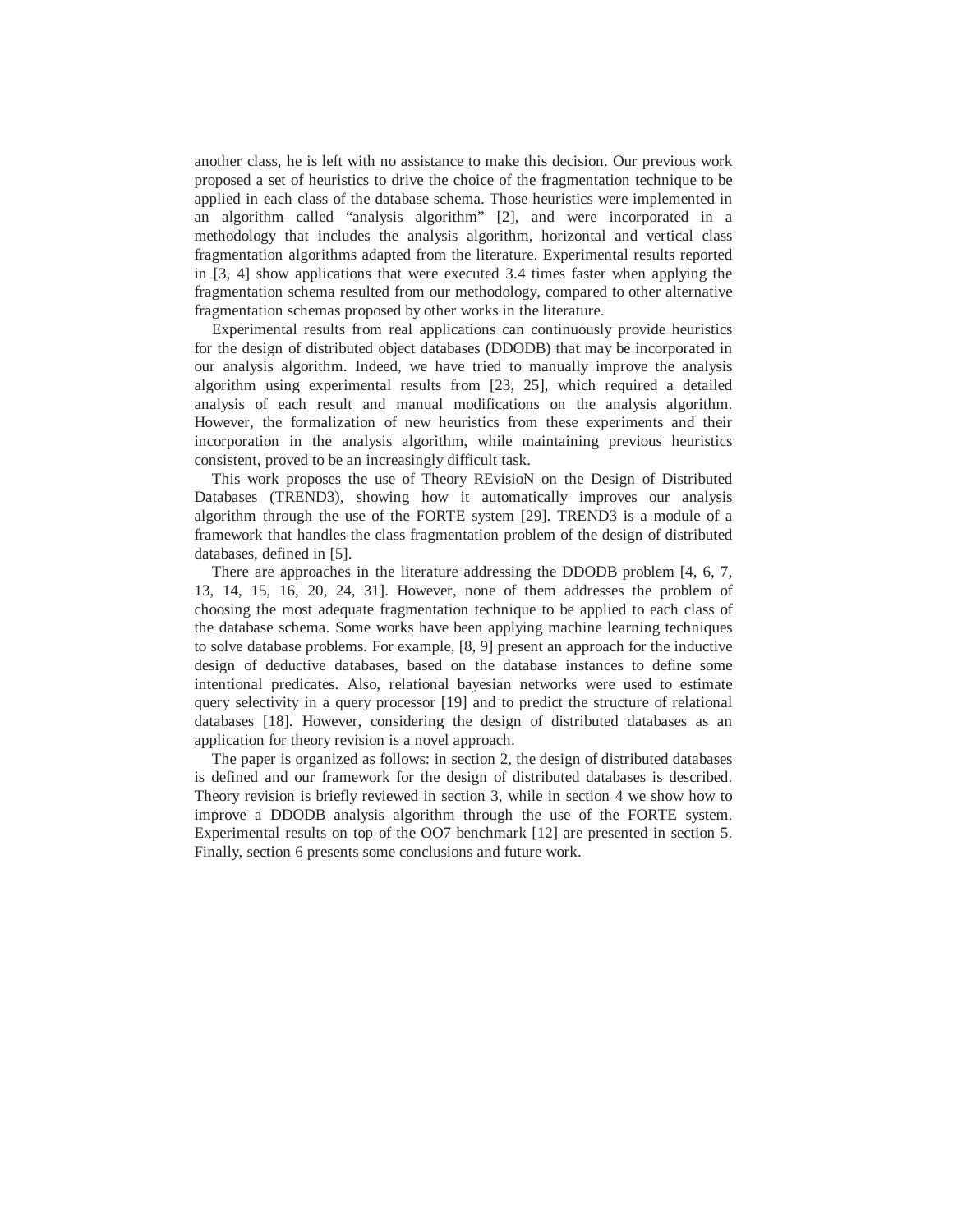## **2 A Framework for the Design of Distributed Databases**

This section defines the problem of designing a distributed database, focusing on the object-oriented model, and presents a framework we propose for the class fragmentation phase of the distribution design.

## **2.1 The Design of Distributed Databases**

The distribution design of a database makes decisions on the fragmentation and placement of data across the sites of a computer network. The first phase of the distribution design is the fragmentation phase, which is the process of isolating into fragments specific data accessed by the most relevant applications that run over the database.

In an object-oriented database, data is represented as objects. The set of objects sharing the same structure and behavior define a class, and classes may be related to each other through relationships. A database schema describes the set of classes and relationships. The UML diagram representing the database schema of the OO7 benchmark [12] is illustrated in figure 1. The OO7 benchmark is a generic application on top of a database of design objects assembled through the composition of parts. We may notice, for example, that each composite part is related to N atomic parts (through the "parts" relationship), and that each atomic part "is part of" one composite part.



**Fig. 1.** The OO7 benchmark database schema

Given the schema of the database to be distributed, as in any distribution design methodology, we need to capture the set of operations over the database and quantitative information in order to define a fragmentation schema to be applied on the database schema, which is the goal of the fragmentation phase.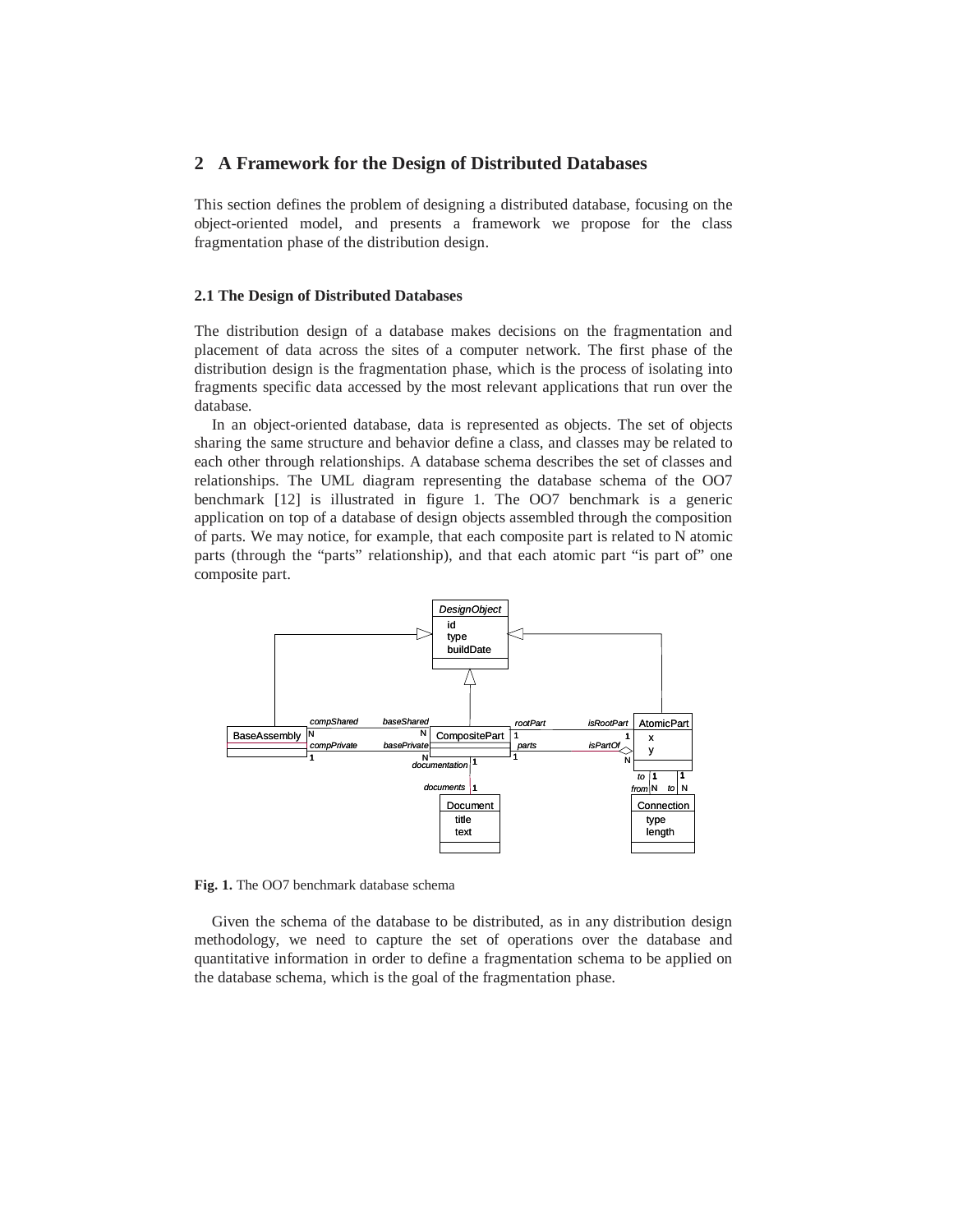The operations are captured by decomposing the application running over the database, and are classified into selection, projection or navigation operations according to the definitions from [2]. Quantitative information needed includes the cardinality of each class (i.e., its estimated size: small, medium or large) and the execution frequency of each operation.

The fragmentation schema is composed of the choice of a fragmentation technique and the definition of a set of fragments for each class of the database schema. The two basic fragmentation techniques to be applied on a class are horizontal and vertical fragmentation [28]. Vertical fragmentation breaks the class logical structure (its attributes and methods) and distributes them into fragments. Horizontal fragmentation distributes class instances across the fragments. Thus, a horizontal fragment of a class contains a subset of the whole class extension. Horizontal fragmentation is usually subdivided into primary and derived horizontal fragmentation. Primary horizontal fragmentation basically optimizes selection and projection operations, while derived horizontal fragmentation addresses the relationships between classes and improves performance of navigation operations. It is also possible to apply both vertical and primary horizontal fragmentation techniques to a class simultaneously (which we call hybrid fragmentation) or to apply different fragmentation techniques to different classes in the database schema (which we call mixed fragmentation).

In the object oriented data model, additional issues contribute to increase the difficulty of the class fragmentation and turn it into an even more complex problem. Our previous work proposed a set of heuristics implemented by an algorithm (called "analysis algorithm") [2]. Some examples of the heuristics proposed are "*in the case of a selection operation on a class with a large cardinality, this class is indicated to primary horizontal fragmentation*", or "*in the case of a projection operation on a class with a large cardinality that is not derived horizontally fragmented, this class is indicated to vertical fragmentation*". The algorithm was also capable of handling conflicts during the fragmentation schema definition.

## **2.2 The Framework for the Class Fragmentation Problem in the DDODB**

The framework we propose for the class fragmentation problem in the design of distributed databases integrates three modules: the DDODB heuristic module, the theory revision module (TREND3) and the DDODB branch-and-bound module (figure 2).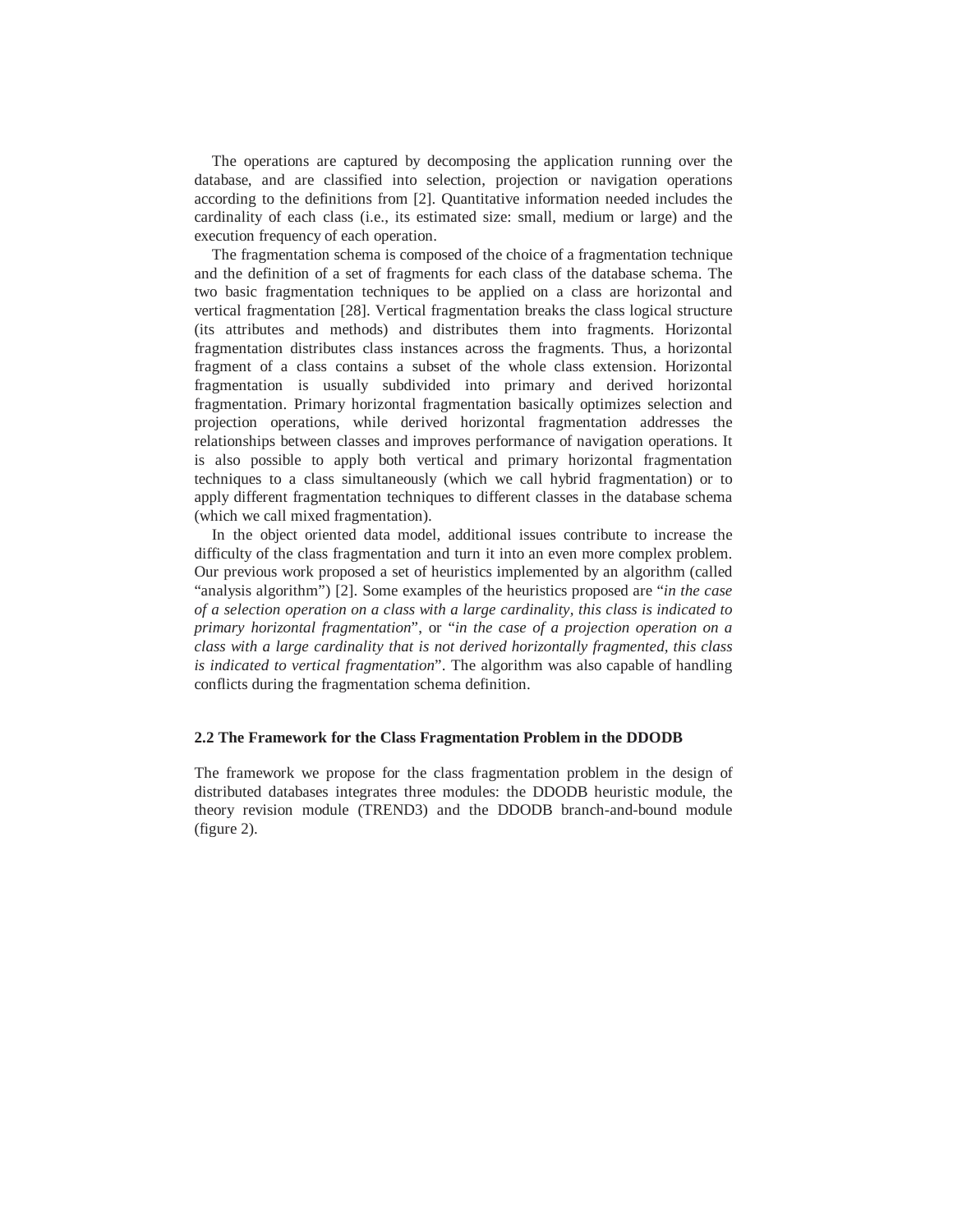

**Fig. 2.** The overall framework for the class fragmentation in the DDODB

The distribution designer provides input information about the database schema (its semantics – classes and relationships – and additional quantitative information such as the estimated cardinality of each class) and applications (projection, selection and navigation operations) that will be executed over the database. This information is then passed to the DDODB heuristic module. The DDODB heuristic module defines a set of heuristics to design an adequate fragmentation schema for a given database application. The execution of the heuristic module algorithms (analysis algorithm, vertical fragmentation and horizontal fragmentation) will follow this set of heuristics and quickly output an adequate fragmentation schema to the distribution designer. Previous results using the heuristic module are presented in [2, 3].

The set of heuristics implemented by the DDODB heuristic module may be further automatically improved by executing a theory revision process through the use of inductive logic programming (ILP) [27, 29, 34]. This process is called Theory REvisioN on the Design of Distributed Databases (TREND3). The improvement process may be carried out by providing two input parameters to the TREND3 module: the Prolog implementation of the analysis algorithm (representing the initial theory, or the background knowledge) and fragmentation schemas with previously known performances (representing a set of examples). The analysis algorithm is then automatically modified by a theory revision system (called FORTE) so as to produce a revised theory. The revised theory will represent an improved analysis algorithm that will be able to output a fragmentation schema with improved performance, and this revised analysis algorithm will then substitute the original one in the DDODB heuristic module. In [26], it has been pointed out that machine learning algorithms that use background knowledge, thus combining inductive with analytical mechanisms, obtain the benefits of both approaches: better generalization accuracy, smaller number of required training examples, and explanation capability.

Additionally, the input information from the distribution designer may be passed to our third module, the DDODB branch-and-bound module. This module represents an alternative approach to the heuristic module, and obtains (at a high execution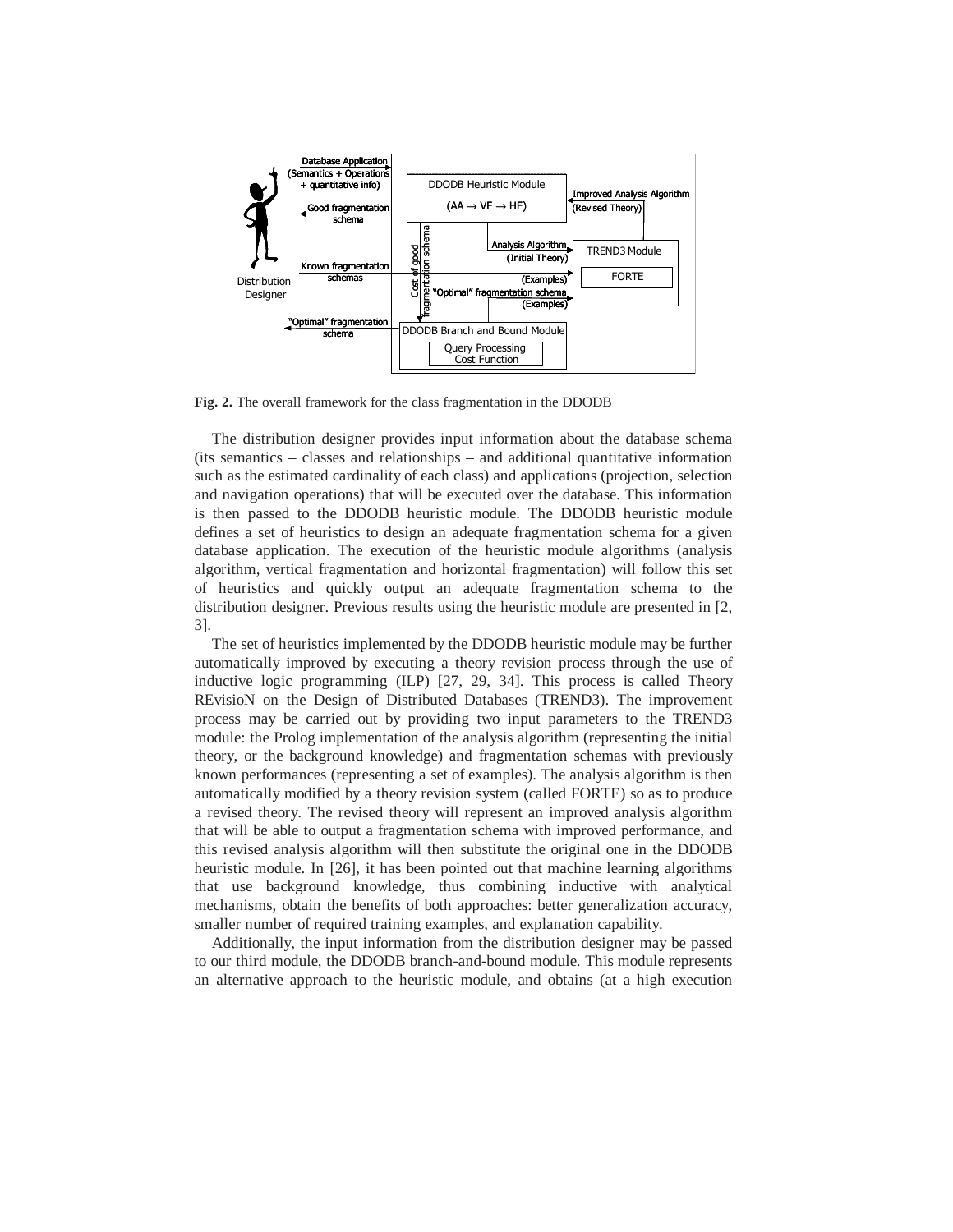cost) the best fragmentation schema for a given database application. The *branchand-bound* procedure searches for an optimal solution in the space of potentially good fragmentation schemas for an application and outputs its result to the distribution designer. The algorithm bounds its search for the best fragmentation schema by using a query processing cost function during the evaluation of each fragmentation schema in the hypotheses space. This cost function, defined in [30], is responsible for estimating the execution cost of queries on top of a distributed database. The resulting fragmentation schema generated by the heuristic module is used to bound evaluations of fragmentation schemas presenting higher estimated costs. Finally, the resulting fragmentation schema generated by the branch-andbound algorithm, as well as the fragmentation schemas discarded during the search, may generate examples (positive or negative) to the TREND3 module, thus incorporating the branch-and-bound results into the DDODB heuristic module.

# **3 Theory Revision**

The theory revision task [34] can be specified as the problem of finding a minimal modification of an initial theory that correctly classifies a set of training examples. Formally, it is defined as shown in figure 3.

```
Given: a target concept C 
         a set P of positive instances of C 
         a set N of negative instances of C 
         a hypothesis language L 
         an initial theory T expressed in L describing C 
Find: a revised theory RT expressed in L that is a minimal modification of T such that RT is 
        correct on the instances of both P and N
```
**Fig. 3.**: The theory revision task

A theory is a set of (function-free) definite program clauses, where a definite program clause is a clause of the form of (1).

$$
\alpha \leftarrow \beta 1 \, \dots, \beta n \, . \tag{1}
$$

where  $\alpha$ ,  $\beta$ 1 ...  $\beta$ n are atomic formulae.

A concept is a predicate in a theory for which examples appear in the training set. An instance, or example, is an instantiation (not necessarily ground) of a concept. An instance of the concept "cardinality" is

cardinality( connection, large )

Each instance i has an associated set of facts Fi, which gathers all the instances of a concept in the training set. A positive instance should be derivable from the theory augmented with its associated facts, while the negative instances should not.

In the DDODB domain, the set of facts define a particular database schema definition (classes with their cardinalities, relationships – of a specific type - between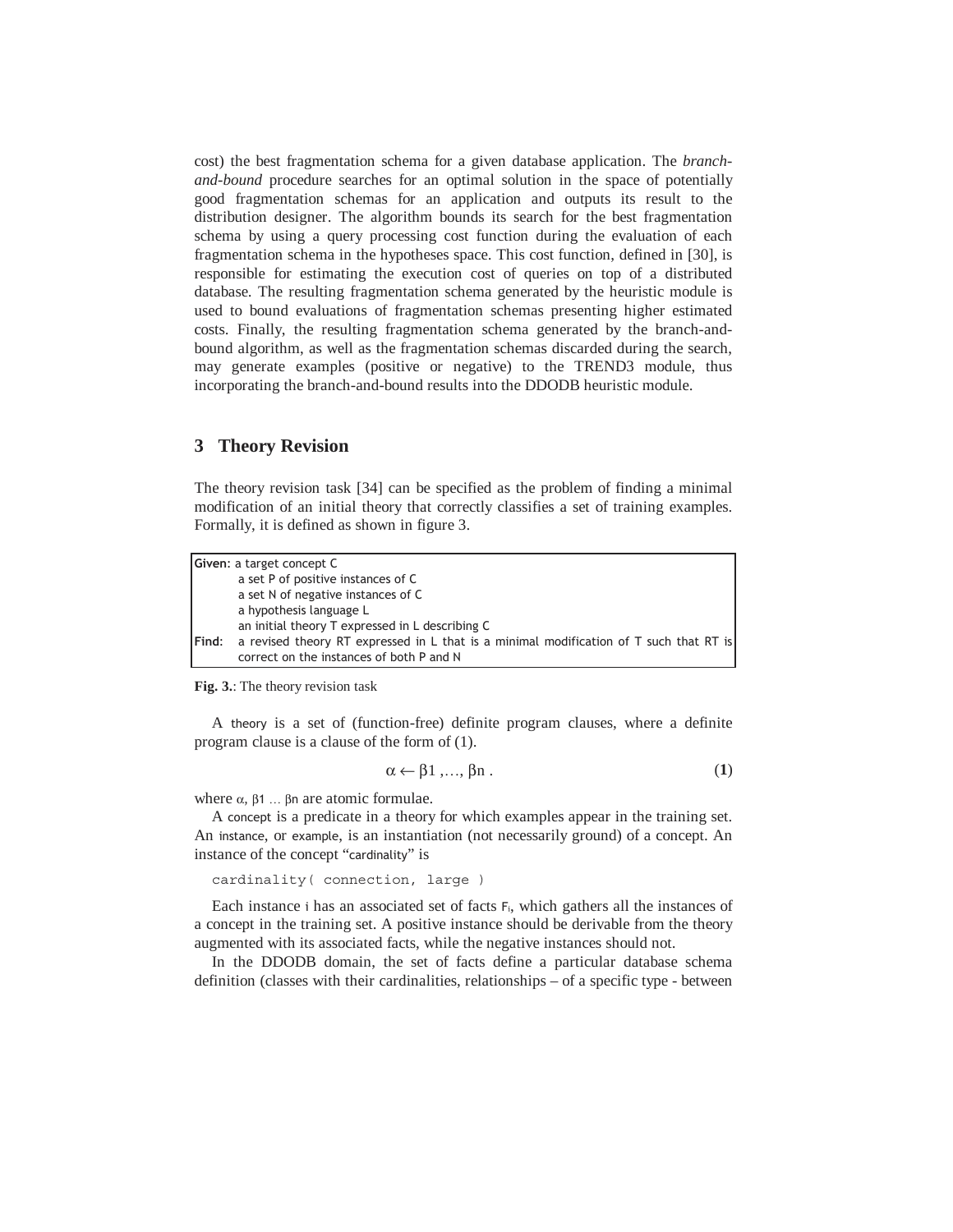classes) and the applications (operations with their frequencies, classifications and their accessed classes) that run on the database.

class( atomicPart ) class( compositePart ) cardinality( atomicPart, large ) cardinality( compositePart, small ) relationship( rootPart ) relationshipType( rootPart, '1:1' ) relationshipAccess( rootPart, compositePart, atomicPart ) operation( o1, 100 ) classification( o1, projection ) accessedClasses( o1, [atomicPart] )

The correctness of a theory is defined as follows: given a set P of positive instances and a set N of negative instances, a theory T is correct on these instances if and only if (2) holds.

$$
\forall p \in P: T \cup Fp \blacktriangleright p
$$
  
\n
$$
\forall p \in N: T \cup Fp \nightharpoonup p.
$$
 (2)

The revision process of an initial domain theory works by performing a set of modifications on it, in order to obtain a correct revised theory. The modifications performed on a theory are the result of applying revision operators that make small syntactic changes on it. A correct revised theory that is obtained through a minimal modification of the initial theory is achieved by minimizing the number of operations performed. By requiring minimal modification, we mean that the initial theory is assumed to be approximately correct, and therefore the revised theory should be as semantically and syntactically similar to it as possible.

Related works in the literature [10, 11] presented a detailed comparison among many theory refinement systems in the literature, concentrating in theory revision systems, which - in general - have better results than theory-guided systems. The analysis included systems such as FORTE [29],  $A_3$  [33] and PTR+ [22]. The author proposed a framework for classifying theory revision systems and a methodology for evaluating how well an algorithm is able to identify the location of errors independently of its ability to repair them. The performance analysis on the FORTE system when compared to other in different domains demonstrated that it searches a larger space of revised theories, and thus may find a more accurate candidate than either PTR+ or A<sub>3</sub>. Also, FORTE attempts to repair many more revision points than other systems, because it generates and evaluates more repair candidates. Therefore, the FORTE system was chosen to perform the improvement procedure of our DDODB algorithms.

FORTE (First Order Revision of Theories from Examples) is a system for automatically refining first-order Horn-clause knowledge bases. This powerful representation language allows FORTE to work in domains involving relations, such as our DDODB domain.

FORTE is a theory revision system, in the sense that it modifies incorrect knowledge by applying the "*identify and repair"* strategy. It performs a hill-climbing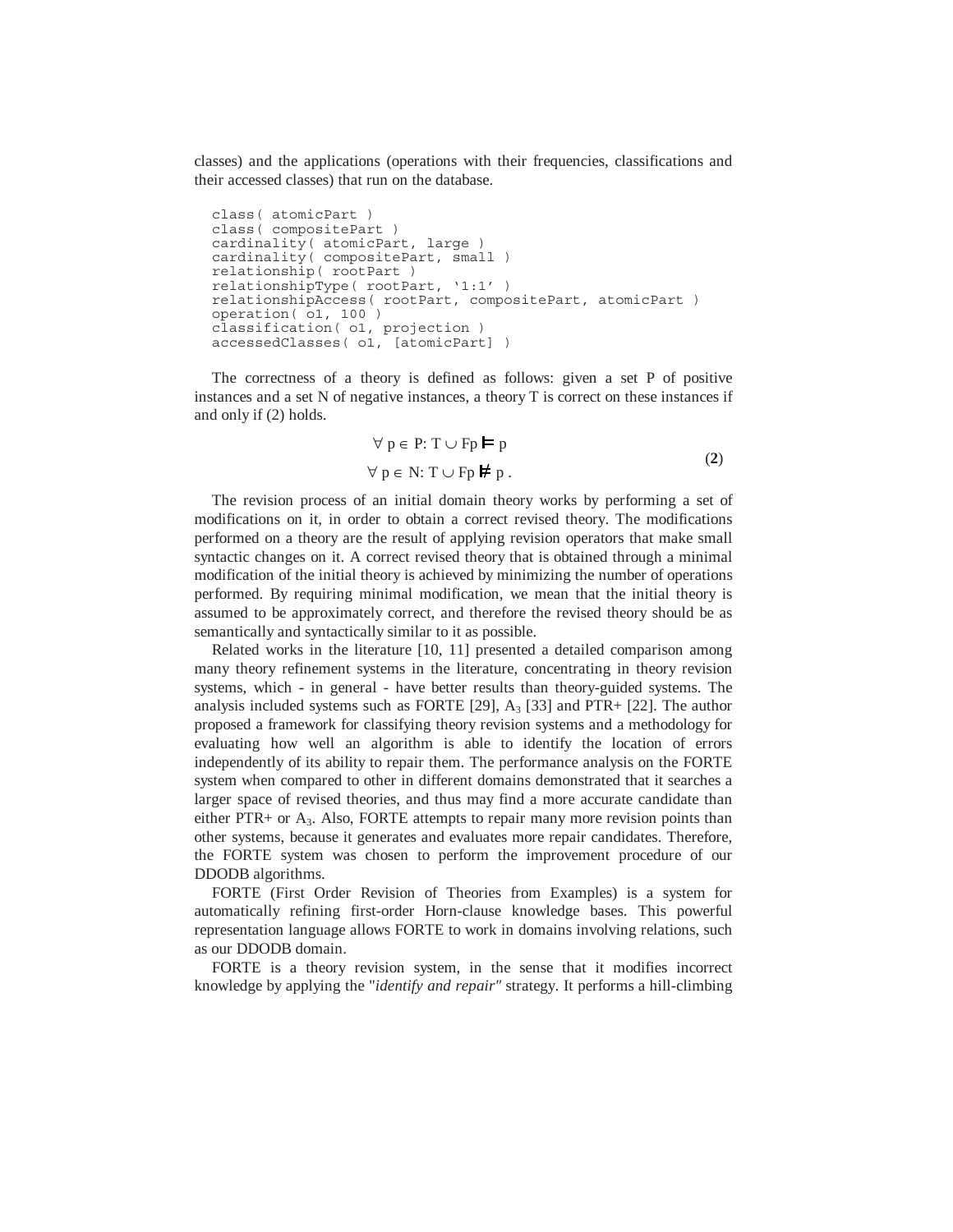search in the hypothesis space, by applying revision operators (both specialization and generalization) to the initial domain theory in an attempt to minimally modify it in order to make it consistent with a set of training examples. By doing that, FORTE preserves as much of the initial theory as possible. Furthermore, revisions are developed and scored using the entire training set, rather than just a single instance, which gives FORTE a better direction than if revisions were developed from single instances. More details on the FORTE system may be found in [10, 29].

# **4 Theory revision on the design of distributed databases**

This section proposes a knowledge-based approach for improving the DDODB analysis algorithm through the use of theory revision. The goal of applying this knowledge-based approach is to automatically incorporate in the analysis algorithm changes required to obtain better fragmentation schemas. These improvements may be found through additional experiments, thus the theory revision can automatically reflect the new heuristics implicit on these new results.

In order to apply the FORTE system to the DDODB problem, we had to model and represent all relevant information from the DDODB domain in an adequate way as required by FORTE. This basically included representing both our initial domain theory and the set of examples.

#### **4.1 The Initial Domain Theory**

In our TREND3 approach, we use our analysis algorithm as the initial domain theory. The overall structure of our set of rules is presented in figure 4. The complete Prolog implementation of the analysis algorithm is shown in [1].



**Fig. 4.** The overall structure of our set of rules for the analysis algorithm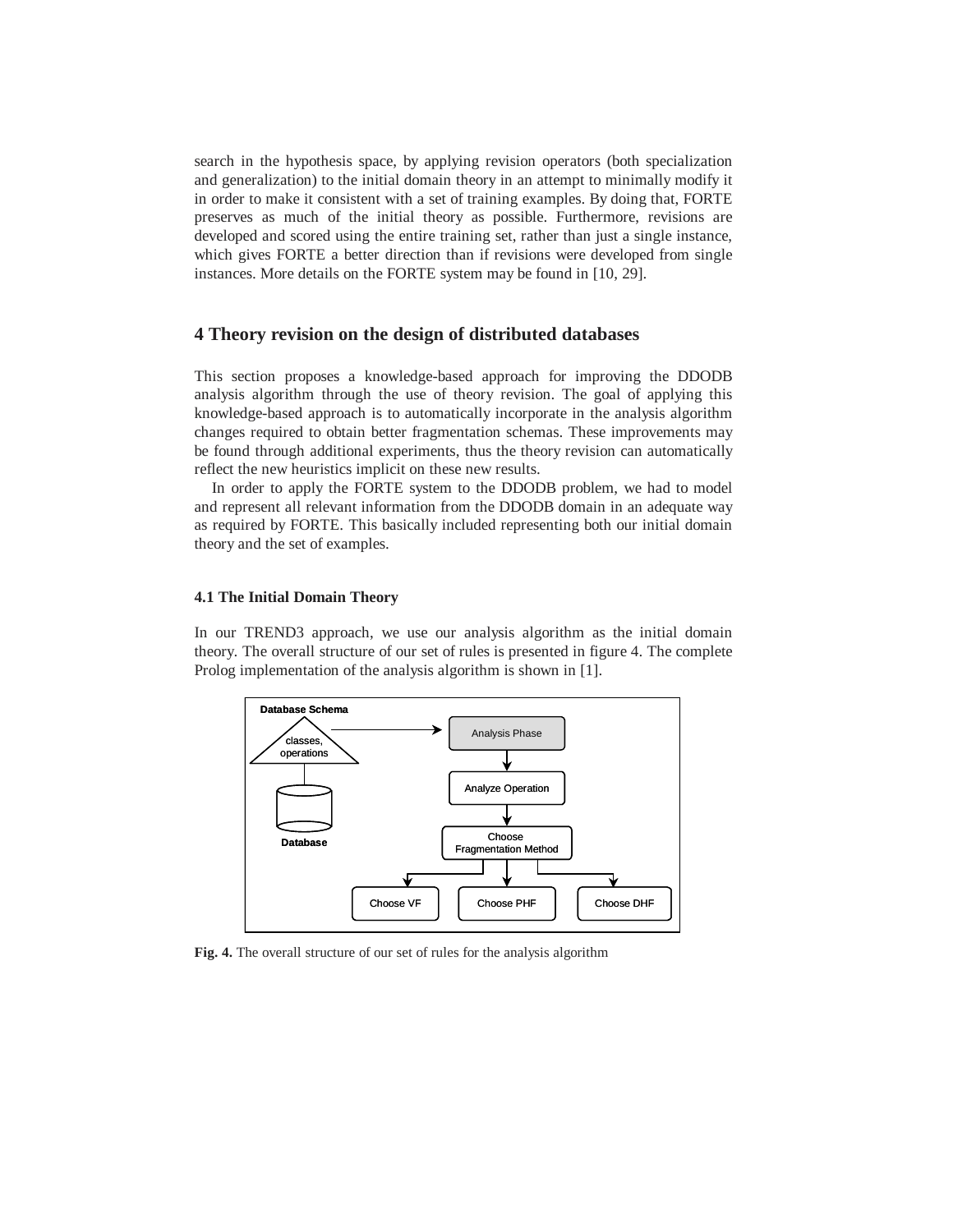FORTE assumes that the initial domain theory is divided into two files: the "fundamental domain theory"(FDT) file (with predicates that are assumed correct) and the "initial theory to be revised"(THY) file (with predicates subject to the revision process).

**The Fundamental Domain Theory.** The FDT file contains one clause for each of the attributes and relations used in the examples (which are defined in the DAT file through the predicate example/4, explained later), plus one clause for each object type. Given a database schema and a set of applications, then objects, their attributes and the relations between objects are fixed and represent all the information that is needed by the analysis algorithm, and therefore need not be revised.

 FORTE is responsible for decomposing the set of examples and create extensional definitions for these attributes, relations and objects that are accessed through the FORTE predicate example/1 illustrated in figure 5. The FDT file contains predicates from the initial domain theory that FORTE is not allowed to revise, and is illustrated in figure 5.

 The predicate navigatesFromTo/3 from figure 5 defines if an operation navigates from one class X to another class Y (or vice-versa) in a path expression. Additionally, we had to create predicates isNotDerivedFragmented/1 and isNotVerticallyFragmented/1 due to the fact that negated literals (general logic programs) are not addressed by FORTE revision operators.

**The Initial Theory To Be Revised.** The THY file contains predicates from the initial domain theory for FORTE to revise (i.e., concepts from the analysis algorithm that may be modified), and is illustrated in figure 6.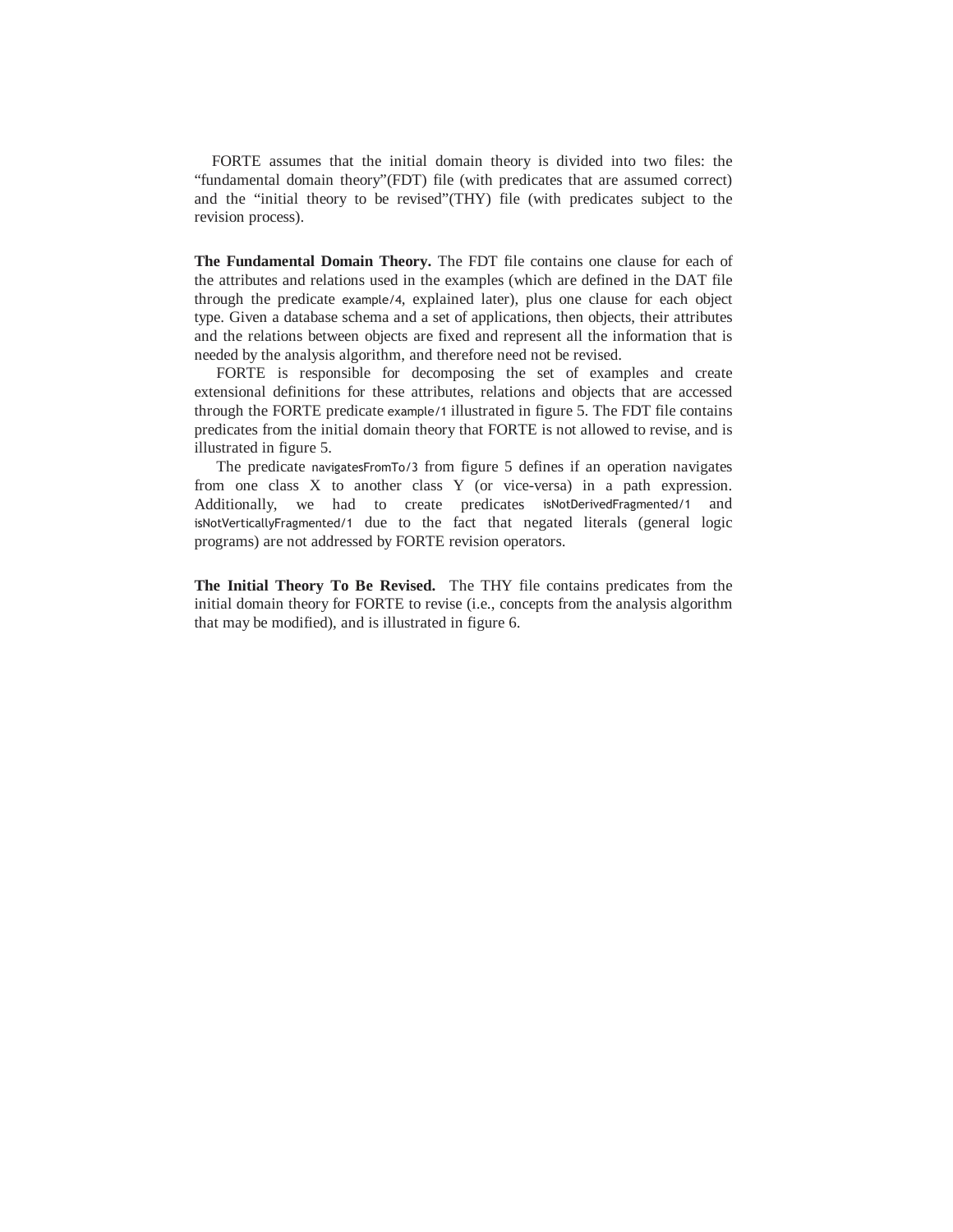```
/*** Object types that represent the database schema (classes 
      and relationships) and are used in the examples 
***/ 
class( X ) :- example( class( X ) ). 
relationship(R) :- example( relationship(R)).
/*** Object types that represent the operations (extracted 
 from applications) and are used in the examples 
***/ 
operation( O ) :- example( operation( O ) ). 
/*** Attributes that qualify object types and are 
     used in the examples 
***/ 
  /* attributes for classes */ 
 cardinality( X, C ) :- example( cardinality( X, C ) ).
  fragmentation( C, F ) :- example( fragmentation( C, F ) ). 
   /* attribute for relationships */ 
  relationshipType( R,T ) :- example(relationshipType( R, T 
)). 
   /* attributes for operations */ 
  frequency( 0, F ) :- example( frequency( 0, F ) ).
  classification( O, C ) :- example( classification( O, C ) ). 
/*** Relations between object types that are used 
     in the examples 
***/ 
relationshipAccess( X,Y,Z ):-
example(relationshipAccess(X,Y,Z)). 
operationAccess( O, L ) :- example( operationAccess( O, L ) ). 
navigates( O, X, Y ) :- example( navigates( O, X, Y ) ). 
/*** Predicates which appear in the initial theory to be 
     revised, but which FORTE is not allowed to revise 
***/ 
isDerivedFragmented( X ) :- 
   fragmentation((\_ ,X), derivedFragmentation).
isNotDerivedFragmented( X ) :- 
    \+ isDerivedFragmented( X ). 
isVerticallyFragmented( X ) :- 
  fragmentation( X, vertical ).
isNotVerticallyFragmented( X ) :- 
    \+ isVerticallyFragmented( X ). 
navigatesFromTo( O, X, Y ) :- 
 operationAccess( O, ClassPath ), 
   member( X, ClassPath ), 
   member( Y, ClassPath ), 
 navigates( O, X, Y ). 
navigatesFromTo( O, X, Y ) :- 
 operationAccess( O, ClassPath ), 
    member( X, ClassPath ), 
 member( Y, ClassPath ), 
 navigates( O, Y, X ).
```
**Fig. 5.** The fundamental domain theory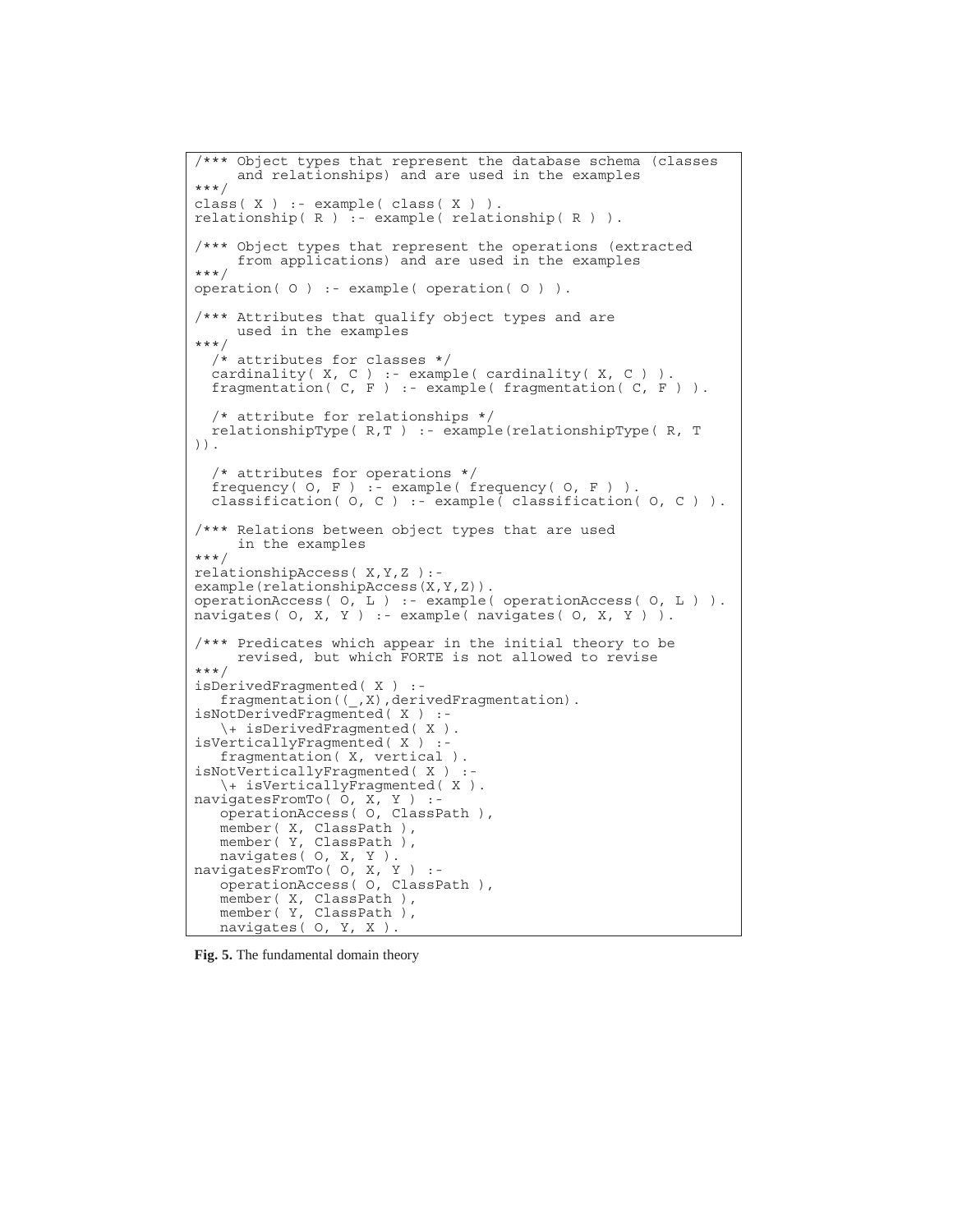

**Fig. 6:** The initial theory to be revised

Intuitively, the clauses in figure 6 choose the fragmentation technique (derived horizontal, primary horizontal, vertical) to be applied to a class of the database schema according to the heuristics proposed in [2]. Hybrid fragmentation arises when both primary horizontal and vertical fragmentations are chosen, since their clauses are not exclusive.

## **4.2 The set of examples**

Another essential information needed by FORTE for the theory revision process is the set of examples. For the TREND3 approach, they were derived from experimental results presented in [23, 25, 32] on top of the OO7 benchmark [12]. This benchmark describes a representative object oriented application and it has been used in many object database management systems to evaluate their performance in centralized environments. Unfortunately, there are no other performance results on top of distributed databases available in the literature, due to security or commercial reasons.

Each example represents a choice of the fragmentation technique to be applied to a class in a database schema. Positive/negative instances were generated by the choices that led to good/bad performance results in the distributed database. We obtained a total of 48 instances (19 positive and 29 negative).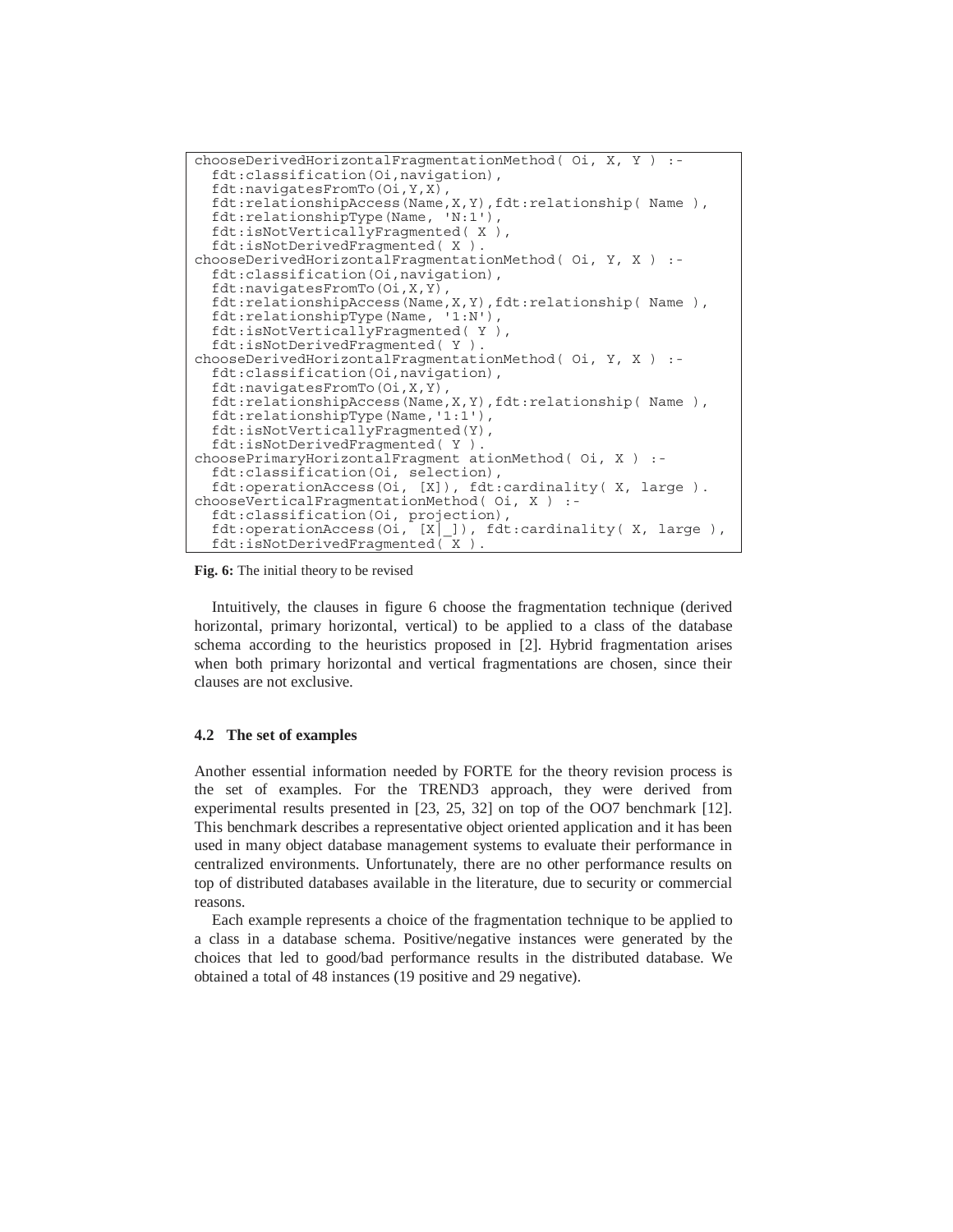The representation of an example in FORTE is an atomic formula as in (3),

example(PositiveInstances,NegativeInstances,Objects,Facts)) (**3**)

where PositiveInstance (NegativeInstance) is a list of positive (negative) facts of the concept to be learned, Objects are the representation of the application domain (in the DDODB domain, objects are represented as the classes and operations of the current application), and Facts are facts from the fundamental domain theory.

Figure 7 shows an example of choosing vertical fragmentation for class atomicPart, from the OO7 benchmark application, during the analysis of a projection operation.

```
example( [ chooseVerticalFragmentationMethod(o1,atomicPart)],
         [ ],
          [ class([ [designObject, none, none], 
                     [baseAssembly, small, none], 
                     [compositePart, small, none], 
                                    medium, none],
                     [connection, large, none] 
                  ]), 
            relationship([ [componentsShared, 'N:N'], 
                           [componentsPrivate, '1:N'],<br>[rootPart, '1:1'],
                           [rootPart,
                            [parts, '1:N'], 
                           [from, '1:N'],
                           [to, '1:N']
                          ]), 
            operation([ [o1, projection] ]) 
          ], 
          facts( 
  [ relationshipAccess(compShared, baseAssembly,compositePart), 
    relationshipAccess(compPrivate,baseAssembly,compositePart), 
    relationshipAccess(rootPart, compositePart, atomicPart), 
    relationshipAccess(parts, compositePart, atomicPart), 
    relationshipAccess(from, atomicPart, connection), 
    relationshipAccess(to, atomicPart, connection), 
    query( q1, 100, [o1] ), 
    operationAccess( o1, [atomicPart] ), 
 ]) 
).
```
#### **Fig. 7:** A FORTE example from the OO7 benchmark application

In the example of figure 7, the positive instance is given by the term chooseVerticalFragmentationMethod(o1, atomicPart). There are no negative instances defined. The objects are the sets of classes, relationships and operations of the application, while the facts define existing relations between application objects (e.g.: which classes are accessed by each relationship, which operations compose a query, which classes are accessed by each operation). TREND3 examples are passed to FORTE in a data file (DAT). The DAT file contains examples from which FORTE will learn, and also defines execution parameters to guide the FORTE learning process. The complete description of the DAT file for the OO7 benchmark is in [1].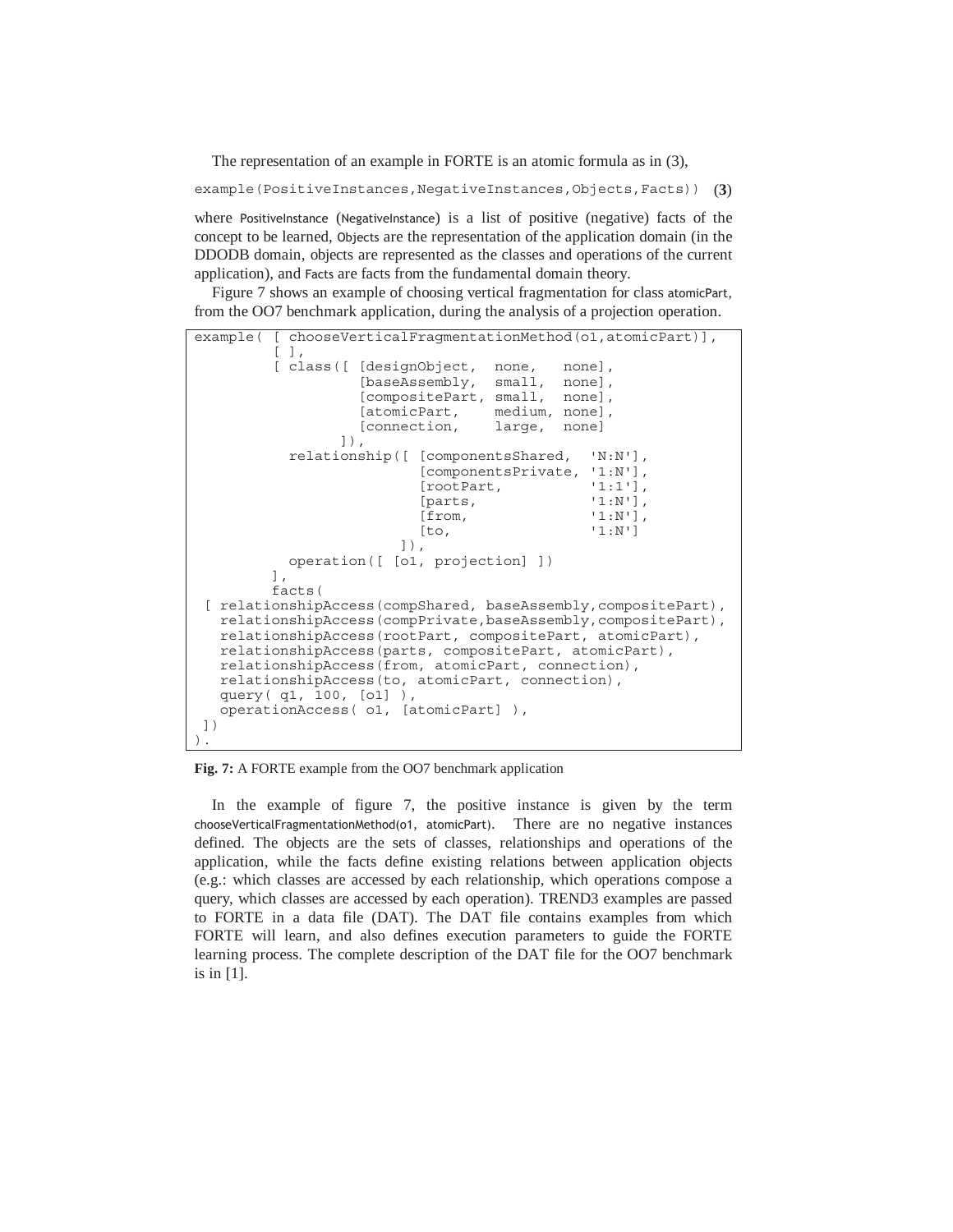# **5 Experimental Results**

This section presents experimental results of TREND3 on top of the OO7 benchmark, showing the effectiveness of our approach in obtaining an analysis algorithm that produces a better fragmentation schema for the OO7 benchmark application.

Due to the small amount of examples available, and to overcome the overfitting problem during training, we applied k-fold cross validation approach to split the input data into disjoint training and test sets and, within that, a t-fold crossvalidation approach to split training data into disjoint training and tuning sets [26, 21]. The revision algorithm monitors the error with respect to the tuning set after each revision, always keeping around a copy of the theory with the best tuning set accuracy, and the saved "best-tuning-set-accuracy" theory is applied to the test set. The experimental methodology built in FORTE, which is currently a random resampling, was adapted to follow the one above.

The experiments were executed with  $k = 12$  and  $t = 4$ . Each run was executed with a training set of 33 instances, a tuning set of 11 instances and a test set of 4 instances, and obtained a revised theory as its final result. In all k runs, the besttuning-set-accuracy was 100%.

Table 1 shows the results of the execution of 12 independent runs, and therefore each result refers to a different revised theory proposed by FORTE. We verified that all proposed revised DDODB theories were identical, and represented the final revised DDODB theory (figure 8).

By comparing the definitions of choosePrimaryHorizontalFragmentationMethod/2 and chooseVerticalFragmentationMethod/2 predicates in figures 6 and 8, it may be verified that the following revisions were made by FORTE:

1) **Rule addition:** The following rule was added:

```
chooseVerticalFragmentationMethod(A,B):- 
    cardinality(B,medium),classification(A,projection).
```
2) **Antecedent deletion:** The antecedent fdt:cardinality(B,large) was removed from the rule:

```
choosePrimaryHorizontalFragmentationMethod(A,B):- 
    fdt:classification(A,selection), 
    fdt:operationAccess(A,[B]). 
    fdt:cardinality(B,large).
```
Intuitively, these modifications show that medium-sized classes are also subject to vertical fragmentation in the case of a projection operation, and that classes may have primary horizontal fragmentation independent of its size.

By running both versions of the analysis algorithm on top of the OO7 benchmark application, we notice that class atomicPart is indicated for hybrid fragmentation (primary horizontal + vertical) after the revision (instead of derived horizontal fragmentation), as illustrated in table 2.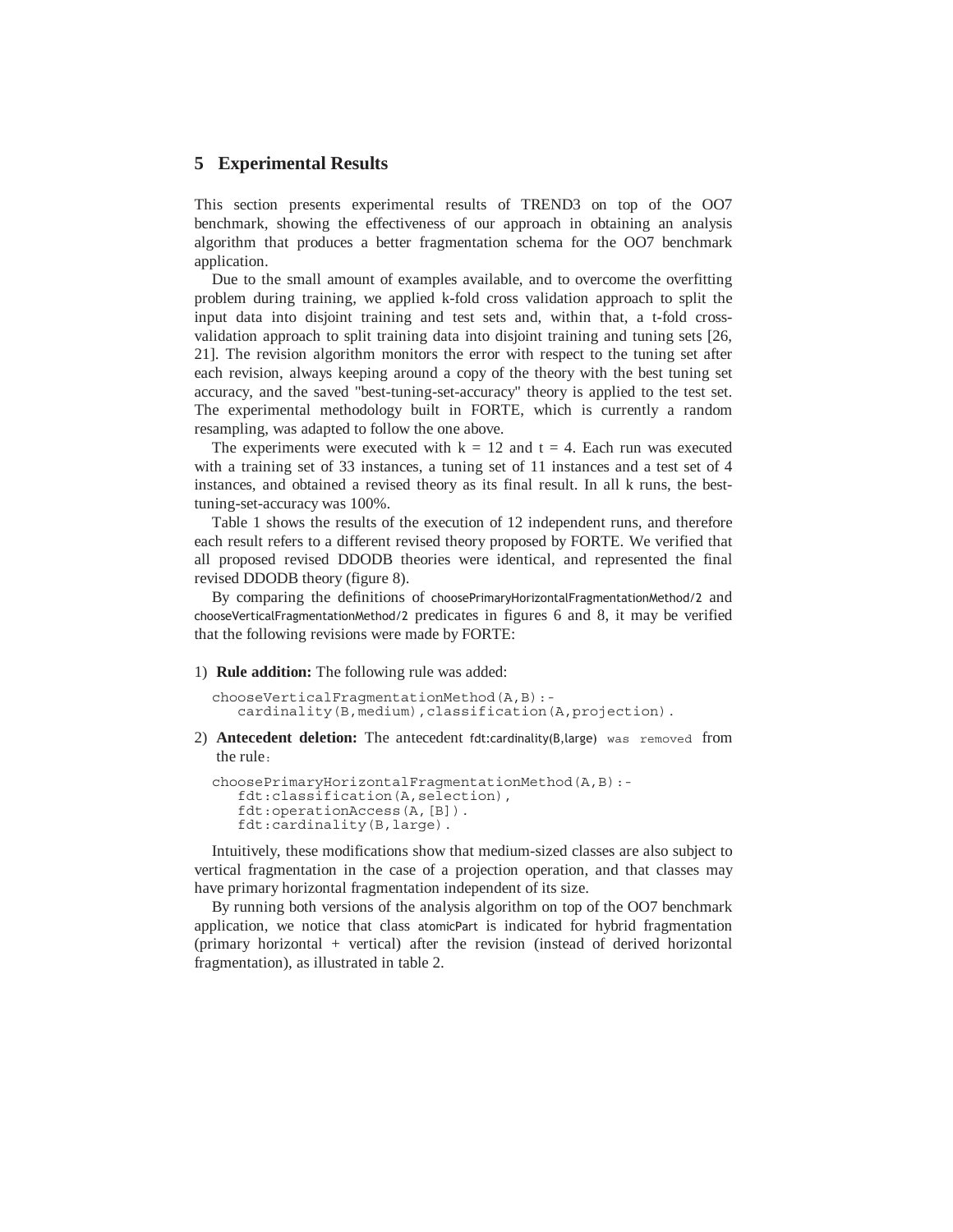| K  | <b>Initial Training</b><br><b>Accuracy</b> | <b>Initial Test</b><br><b>Set Accuracy</b> | <b>Final Training</b><br><b>Accuracy</b> | <b>Final Test</b><br><b>Set Accuracy</b> |
|----|--------------------------------------------|--------------------------------------------|------------------------------------------|------------------------------------------|
|    | 61.36                                      | 100.00                                     | 93.18                                    | 100.00                                   |
| 2  | 61.36                                      | 100.00                                     | 93.18                                    | 100.00                                   |
| 3  | 63.64                                      | 75.00                                      | 95.45                                    | 75.00                                    |
| 4  | 63.64                                      | 75.00                                      | 93.18                                    | 100.00                                   |
| 5  | 63.64                                      | 75.00                                      | 95.45                                    | 75.00                                    |
| 6  | 63.64                                      | 75.00                                      | 95.45                                    | 75.00                                    |
| 7  | 61.36                                      | 100.00                                     | 93.18                                    | 100.00                                   |
| 8  | 70.45                                      | 0.00                                       | 93.18                                    | 100.00                                   |
| 9  | 61.36                                      | 100.00                                     | 93.18                                    | 100.00                                   |
| 10 | 70.45                                      | 0.00                                       | 93.18                                    | 100.00                                   |
| 11 | 70.45                                      | 0.00                                       | 93.18                                    | 100.00                                   |
| 12 | 63.64                                      | 75.00                                      | 93.18                                    | 100.00                                   |

**Table 1.** Summary of the FORTE execution output.

```
chooseDerivedHorizontalFragmentationMethod(A,B,C):- 
    fdt:classification(A,navigation), 
    fdt:navigatesFromTo(A,C,B), 
    fdt:relationshipAccess(D,B,C), fdt:relationship(D), 
 fdt:relationshipType(D,N:1), 
 fdt:isNotVerticallyFragmented(B), 
    fdt:isNotDerivedFragmented(B). 
chooseDerivedHorizontalFragmentationMethod(A,B,C):- 
    fdt:classification(A,navigation), 
    fdt:navigatesFromTo(A,C,B), 
    fdt:relationshipAccess(D,C,B), fdt:relationship(D), 
    fdt:relationshipType(D,1:N), 
    fdt:isNotVerticallyFragmented(B), 
    fdt:isNotDerivedFragmented(B). 
chooseDerivedHorizontalFragmentationMethod(A,B,C):- 
    fdt:classification(A,navigation), 
fdt:navigatesFromTo(A,C,B), 
    fdt:relationshipAccess(D,C,B), fdt:relationship(D), 
    fdt:relationshipType(D,1:1), 
    fdt:isNotVerticallyFragmented(B), 
    fdt:isNotDerivedFragmented(B). 
choosePrimaryHorizontalFragmentationMethod(A,B):- 
    fdt:classification(A,selection), 
    fdt:operationAccess(A,[B]). 
chooseVerticalFragmentationMethod(A,B):- 
    cardinality(B,medium), classification(A,projection). 
chooseVerticalFragmentationMethod(A,B):- 
    fdt:classification(A,projection), 
    fdt:operationAccess(A,[B|C]), 
    fdt:cardinality(B,large), fdt:isNotDerivedFragmented(B).
```
**Fig. 8.** The revised analysis algorithm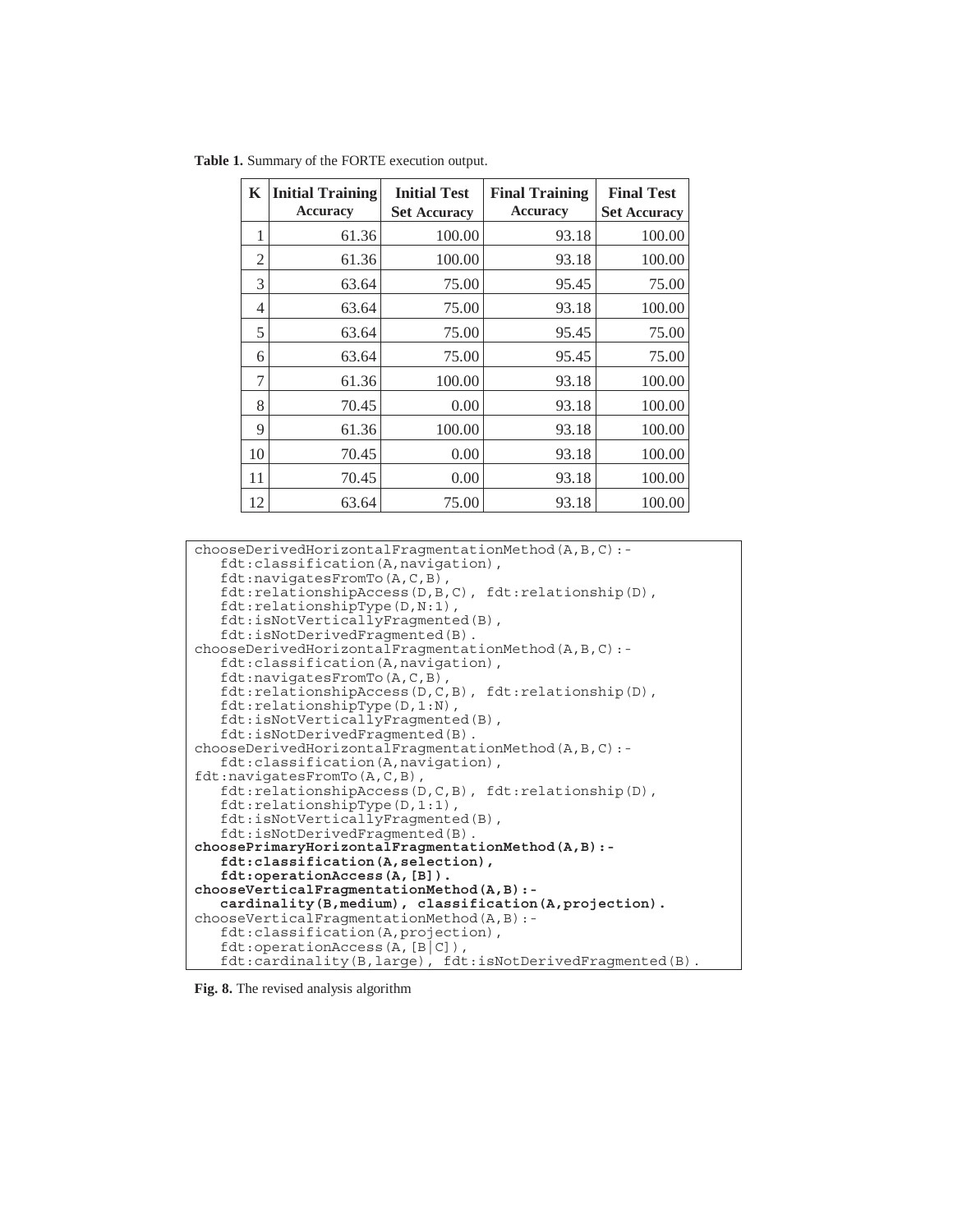**Table 2.** Fragmentation techniques chosen by both versions of the analysis algorithm

| <b>Class</b>      | Initial version    | <b>Revised version</b> |
|-------------------|--------------------|------------------------|
| baseAssembly      | primary horizontal | primary horizontal     |
| compositePart     | derived horizontal | derived horizontal     |
| <b>atomicPart</b> | derived horizontal | hybrid                 |
| connection        | derived horizontal | derived horizontal     |

We then compared the costs of the resulting fragmentation schemas obtained from the initial and the revised versions of the analysis algorithm, after executing the vertical and horizontal fragmentation algorithms (those algorithms were not considered for the revision process).

These costs were calculated according to the cost model from [30], assuming that the query optimizer was able to choose the most efficient way of executing each query (that is, choosing the least cost between the "naïve-pointer", value-based join and pointer-based join algorithms). The resulting costs are illustrated in figure 9.



**Fig. 9:** Comparing the costs of the fragmentation schemas obtained from the initial and the revised analysis algorithm

Figure 9 shows the cost of executing each query from the OO7 benchmark application. The total cost of the OO7 benchmark application, according to the frequencies of each operation, can be calculated as:

 $Cost(OO7) = 100*cost(Q1) + 50*cost(Q2) + 10*cost(Q3) + 30*cost(T1) + 30*cost(T2)$ Which produces the following costs for the two versions of the analysis algorithm that are being compared:

> Cost\_of\_InitialVersion(OO7) = 1,370,410 Cost\_of\_RevisedVersion(OO7) = 848,297

Our results show the effectiveness of the TREND3 approach in revising the analysis algorithm and obtaining a new version that produced a fragmentation schema that reduced the cost (i.e., increased the performance) of the OO7 application in 38%.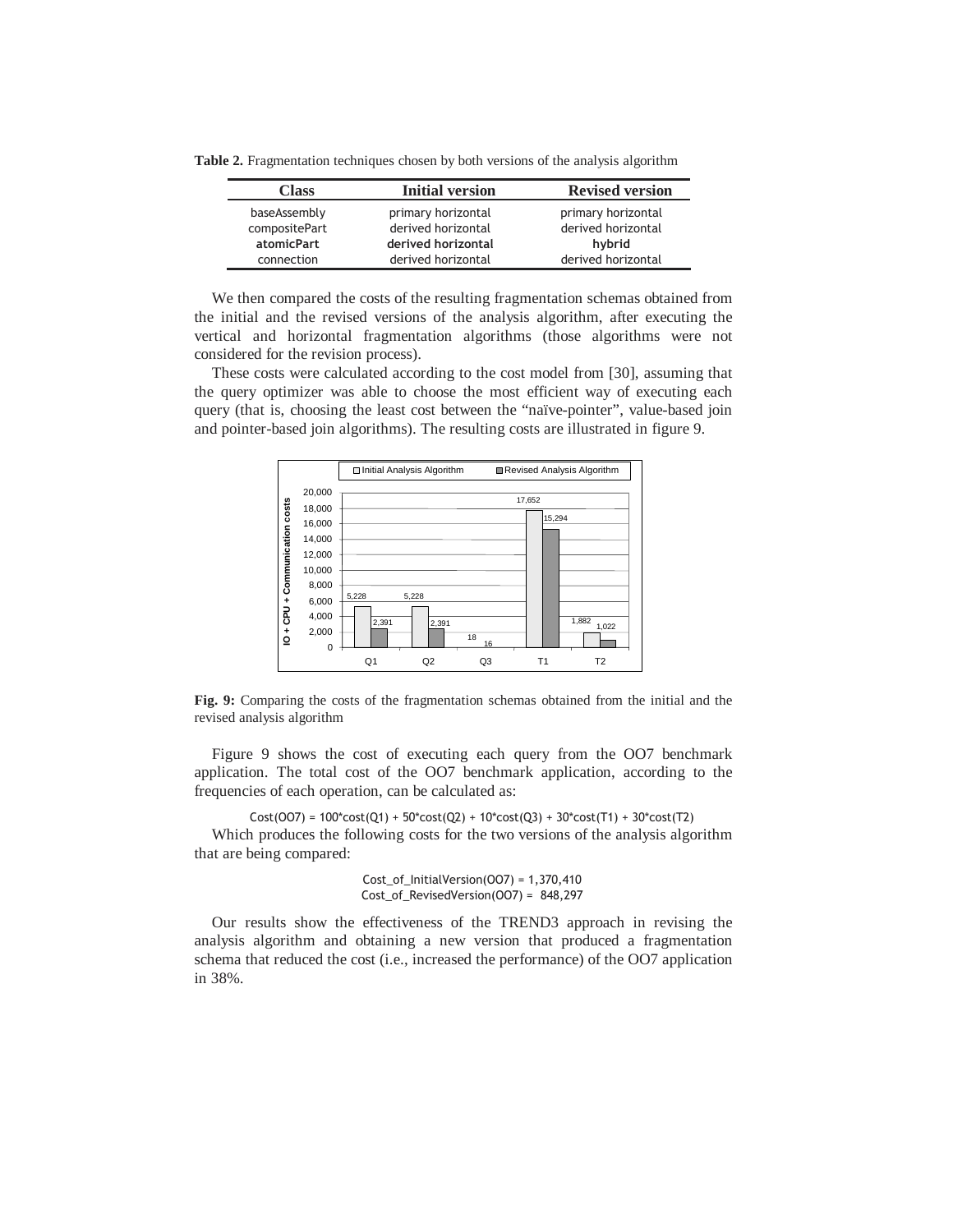# **6 Conclusions**

Heuristic algorithms are used to address the intractability of the class fragmentation problem in the design of a distributed database, which is known to be an NP-hard problem. However, once defined, it is very difficult to improve them by manually defining and incorporating new heuristics from experimental results, while maintaining previous ones consistent.

This work presented a knowledge-based approach for automatically improving a heuristic DDODB algorithm through the use of theory revision. This approach is part of the framework that handles the class fragmentation problem of the design of distributed databases. The proposed framework integrates three modules: the DDODB heuristic module, the theory revision module (called TREND3) and the DDODB branch-and-bound module.

The focus of this work was to apply TREND3 to automatically revise the analysis algorithm of the heuristic module, according to experimental results on top of the OO7 benchmark presented as examples.

The revised algorithm led to an improvement of 38% in the overall system performance. This shows the effectiveness of our approach in finding a fragmentation schema with improved performance through the use of inductive logic programming.

Future work will include applying TREND3 to other applications, and the generation of examples to the TREND3 module using the branch-and-bound module to address the lack of performance results on top of distributed databases in the literature. Also, we intend to enhance the FORTE system to deal with negation as failure, extending the ideas already mentioned in previous works of our group [1,16].

## **Acknowledgements**

The Brazilian authors would like to thank the Brazilian agencies CNPq and FAPERJ for providing financial support for this work, and Savio Leandro Aguiar for helping with the implementation of the experimental methodology in FORTE. Part of this work was done at the Computer Science Department of University of Wisconsin - Madison, USA, while the authors Fernanda Baião and Gerson Zaverucha were on leave from UFRJ.

## **References**

- 1 Baião, F. (2001). A Methodology and Algorithms for the Design of Distributed Databases using Theory Revision. Doctoral Thesis, Computer Science Department – COPPE, Federal University of Rio de Janeiro, Brazil. Technical Report ES-565/02 (2002), COPPE/UFRJ.
- 2 Baião, F. & Mattoso, M. (1998). A Mixed Fragmentation Algorithm for Distributed Object Oriented Databases. Proc Int'l Conf Computing and Information (ICCI'98), Winnipeg, pp. 141-148. Also In: Special Issue of Journal of Computing and Information (JCI), 3(1), ISSN 1201-8511, pp. 141-148.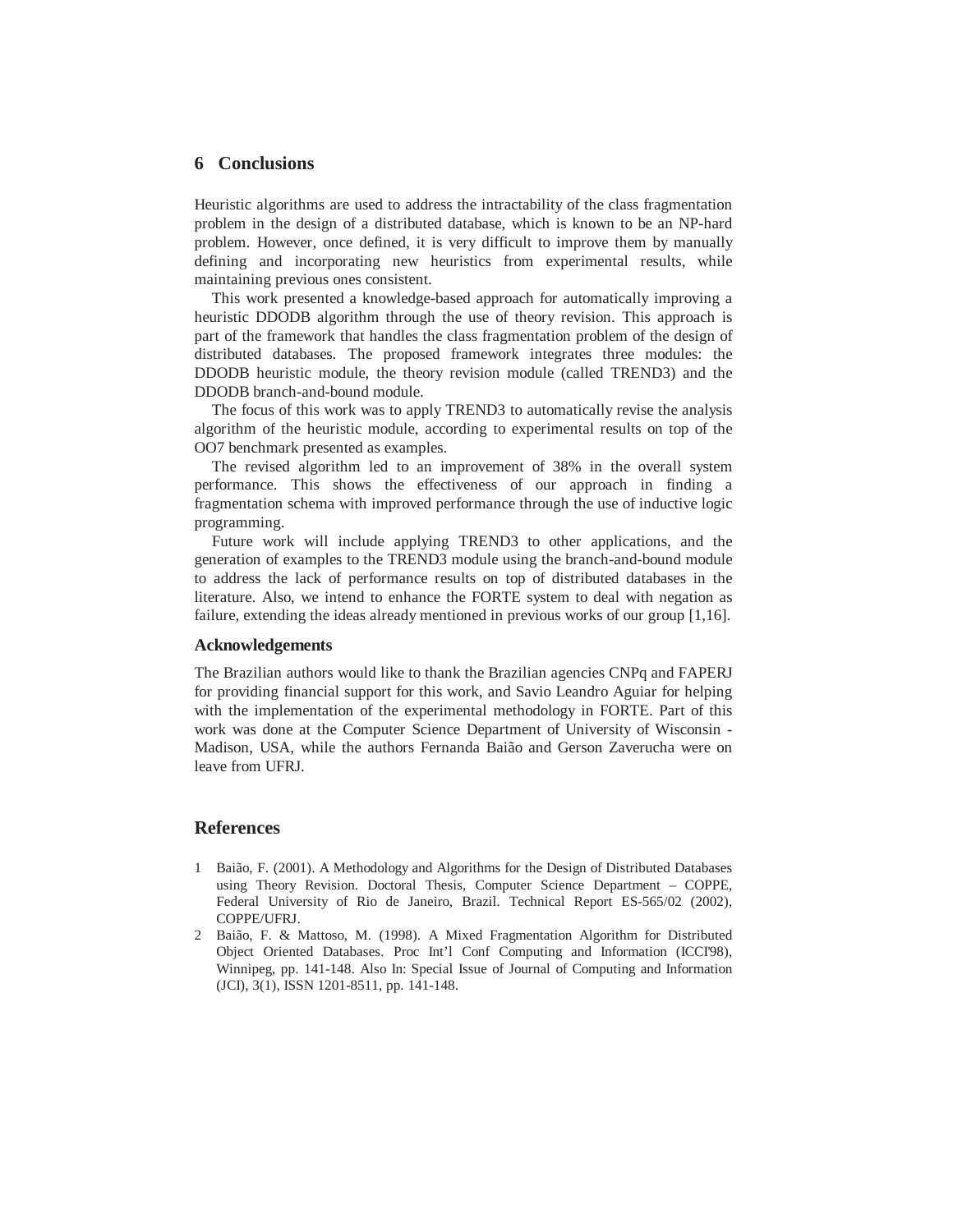- 3 Baião, F., Mattoso, M., & Zaverucha, G. (1998a). Towards an Inductive Design of Distributed Object Oriented Databases. Proc Third IFCIS Conf on Cooperative Information Systems (CoopIS'98), IEEE CS Press, New York, USA, pp. 88-197.
- 4 Baião, F., Mattoso, M. and Zaverucha, G. (2001), "A Distribution Design Methodology for Object DBMS", submitted in Aug 2000; revised manuscript sent in Nov 2001 to *International Journal of Distributed and Parallel Databases,* Kluwer Academic Publishers
- 5 Baião, F., Mattoso, M., Zaverucha, G., (2002), A Framework for the Design of Distributed Databases, Workshop on Distributed Data & Structures (WDAS 2002), In: Proceedings in Informatics series, Carleton Scientific.
- 6 Bellatreche, L., Simonet, A., & Simonet, M. (1996). Vertical Fragmentation in Distributed Object Database Systems with Complex Attributes and Methods. Proc 7th Int'l Workshop Database and Expert Systems Applications (DEXA'96), IEEE Computer Society, Zurich, pp. 15-21.
- 7 Bellatreche, L., Karlapalem, K., & Simonet, A. (2000). Algorithms and Support for Horizontal Class Partitioning in Object-Oriented Databases. Int'l Journal of Distributed and Parallel Databases, 8(2), Kluwer Academic Publishers, pp. 155-179.
- 8 Blockeel, H., & De Raedt, L. (1996). Inductive Database Design. Proc Int'l Symposium on Methodologies for Intelligent Systems (ISMIS'96).
- 9 Blockeel, H., & De Raedt, L. (1998). IsIdd: an Interactive System for Inductive Database Design. Applied Artificial Intelligence, 12(5), pp. 385-420.
- 10 Brunk, C. (1996). An Investigation of Knowledge Intensive Approaches to Concept Learning and Theory Refinement. PhD Thesis, University of California, Irvine, USA.
- 11 Brunk, C., Pazzani, M. (1995). A Linguistically-Based Semantic Bias for Theory Revision. Proc 12th Int'l Conf of Machine Learning.
- 12 Carey, M., DeWitt, D., & Naughton, J. (1993). The OO7 Benchmark. Proc 1993 ACM SIGMOD 22(2), Washington DC, pp. 12-21.
- 13 Chen, Y., & Su, S. (1996). Implementation and Evaluation of Parallel Query Processing Algorithms and Data Partitioning Heuristics in Object Oriented Databases. Int'l Journal of Distributed and Parallel Databases, 4(2), Kluwer Academic Publishers, pp. 107-142.
- 14 Ezeife, C., & Barker, K. (1995). A Comprehensive Approach to Horizontal Class Fragmentation in a Distributed Object Based System. Int'l Journal of Distributed and Parallel Databases, 3(3), Kluwer Academic Publishers, pp. 247-272.
- 15 Ezeife, C., Barker, K. (1998). Distributed Object Based Design: Vertical Fragmentation of Classes. Int'l Journal of Distributed and Parallel Databases, 6(4), Kluwer Academic Publishers, pp. 317-350.
- 16 Fogel, L., Zaverucha, G. (1998). Normal programs and Multiple Predicate Learning. Proc 8th Int'l Conference on Inductive Logic Programming (ILP'98), Madison, July, LNAI 1446, Springer Verlag, pp. 175-184.
- 17 Fung, C., Karlapalem, K., Li, Q., (2002), Object-Oriented Systems: An Evaluation of Vertical Class Partitioning for Query Processing in Object-Oriented Databases, IEEE Transactions on Knowledge and Data Engineering, Sep/Oct, Vol. 14, No. 5
- 18 Getoor., L., Friedman, N., Koller, D., & Taskar, B. (2001). Probabilistic Models of Relational Structure. Proc Int'l Conf Machine Learning, Williamstown.
- 19 Getoor, L., Taskar, B., & Koller, D. (2001). Selectivity Estimation using Probabilistic Models, Proc 2001 ACM SIGMOD, Santa Barbara, CA.
- 20 Karlapalem, K., Navathe, S., & Morsi, M. (1994). Issues in Distribution Design of Object-Oriented Databases. In M. Özsu et al. (eds.), Distributed Object Management, Morgan Kaufmann Pub Inc., San Francisco, USA.